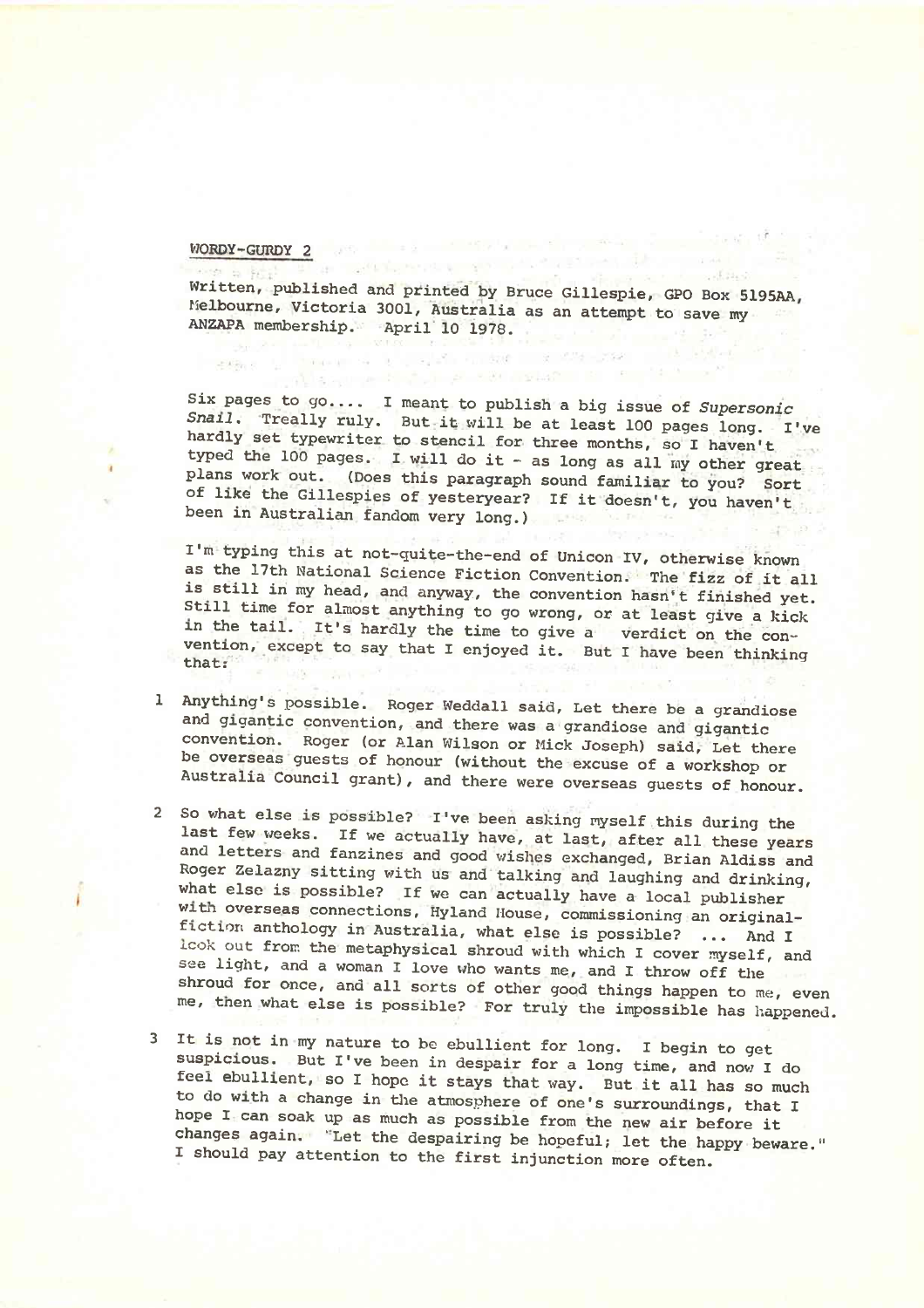4 What is possible in .the science fiction field? When I listen to Brian Aldiss, I believe that anything is possible. He talked about the struggle he needed to make to create *Barefoot in the Head.* He talked about his own pleasure which he derives from the plot of his latest novel. Of course I do say to myself, Now why can't I think of that? But also I feel that if Brian can delve into his head and find handfuls of treasures, then couldn't I as well? I don't know. I haven't put in the same kind of life-long effort.

Brian likes to refer to himself as a genius, and laugh heartily at the same time. On the grand scale, that's a big joke. Geniuses? There's Joyce and Proust and (I think) Marquez and Calvino and some others. But in another sense, Brian is right. On one afternoon, George Turner gave a talk about the traps before the beginner writer of science fiction. I don't believe that Brian Aldiss ever had to avoid these traps, or learn "writing skills". A deep writerly instinct seems to have been there from the beginning; many years of work have refined that instinct and widened the talent extraordinarily. "Genius", in this case, seems to be a base level of self-confidence  $\cdot$  an ever-flowing ebullience, if you like. I feel the same thing myself when I write (some) articles for *S F Commentary.* When I sit down to write those sorts of articles, I feel liberated and ennobled... that all I need do is work hard enough on the project at hand and something fine will emerge. When I sit down to write fiction, I feel just the opposite. I feel like a kid who's left school at fifteen who's faced with a page of maths problems. Sometimes I've kept writing stories, but usually I feel that I'm merely saving myself from sinking, rather than swimming. In which case, George's hints for beginner writers are rivettingly interesting.

It seems that there are a lot of hopeful writers in Australia who are in my position when they come to writing fiction: not only are they not geniuses, but they're not sure that they have a genius inside them. What keeps me going - what makes me want to start writing a story this weekend - are the brave and fine words of people like Aldiss and Zelazny about the flow of the imagination, about the novelty left in science fiction, about the joys to be found inside one's head. I hope that inspiration stays on.

5 Meanwhile, I still haven't caught the name of the girl who won first prize in the short story contest. I hope that stories which win this year get printed somewhere. I'm very pleased that Petrina Smith won a prize. And look at what's happening here in Australia, as in America: the really fine new writers seem to be mainly women.<br>(Of course, it's not good that such a fact can still be it's not good that such a fact can still be thought remarkable - but things have changed a lot during the last ten years.) That "genius" I was talking about - Pip Maddern has it, and so has Petrina Smith. Now we have to make sure that their names stand beside those of Wilhelm and Le Guin and Saxton.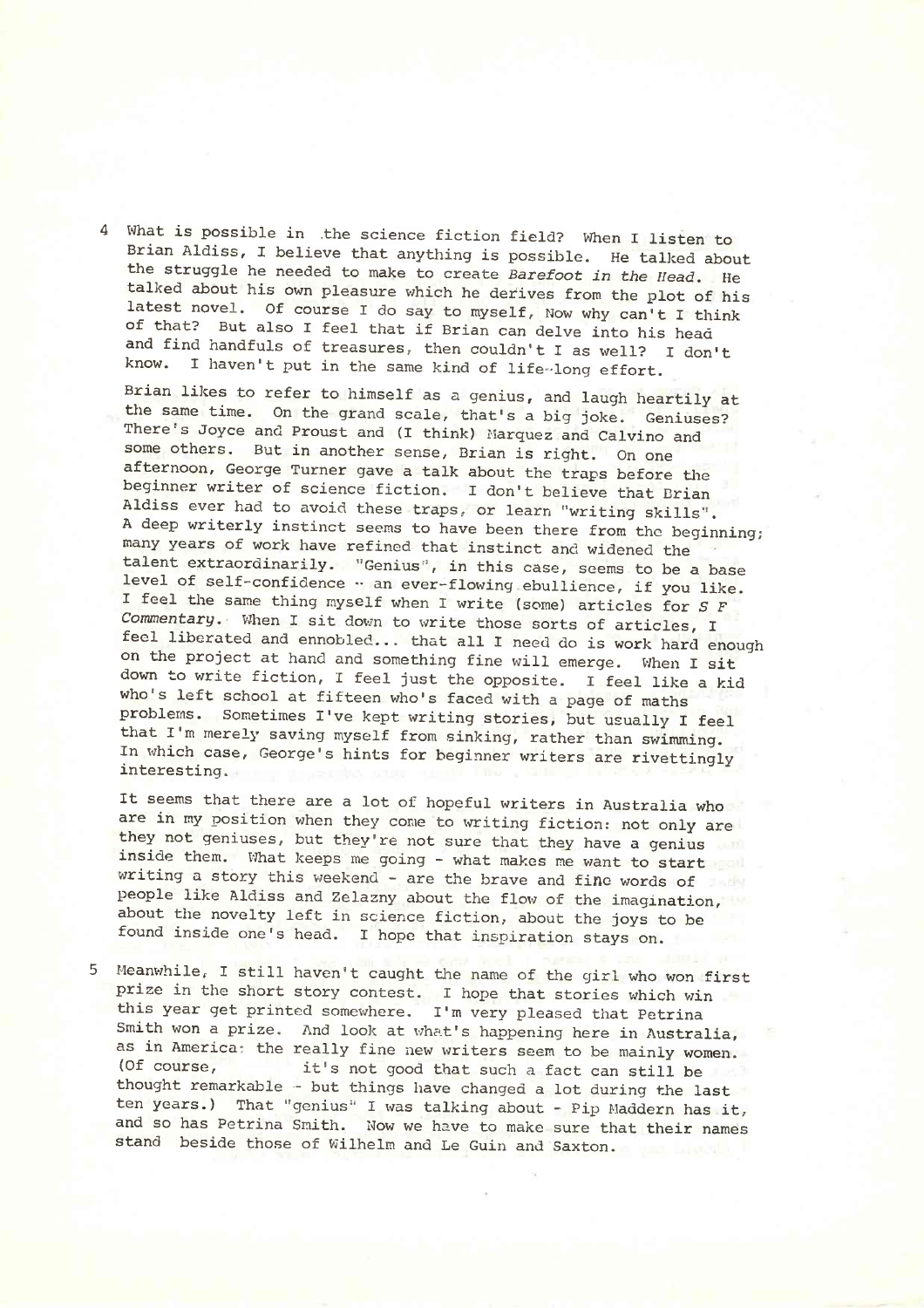6 24 hours later:

*Dirty Dealings At Unicon<sup>f</sup> or: HOW I LOST THE AWARD*

 $701.$ 

Twenty four hours ago, when I wrote the previous two pages, I felt fizzy and splendiferous. 1 still feel fizzy and splendiferous (so much so that I wonder what I *will* write on this page), but the events of yesterday threatened to ruin the convention for me altogether.

When Elaine and I got to the convention yesterday, Jay Kay Klein came up to me and said, 'Congratulations on being disqualified for your award." I knew immediately, what he was talking about. The night before, at the Banquet, I had been pleased so much when I won the special award this year for Contribution to the Australian Science Fiction Field. I knew that the vote for me had been strong, since I had counted the votes myself - which was the problem. Various fans, mainly from Sydney had (so I've heard) stacked the Business Session and voted the Ditmar for Best Fanzine be taken away from *Yggdrasil* because the two editors, Alan Wilson and Denis Callegari, were both on the Convention committee. However, the objectors to *Yggdrasil'*s win thought that they could hardly take this action without disqualifying me as well.

Needless to say, I was rather upset by the whole stuff up (I *like* having a fourth award sitting on my shelf). But then a lady-fanwho-will-remain-nameless came up to me and made some remark which showed that she believed that Justice Had Been Done. There was a definite manic gleam in the eye. I thought to myself: Jeez, there are people who actually *care* about all this. At this point I felt like throwing back my head and laughing about the whole business. Anyway, Elaine and I went back home, and played the first music we've heard since Thursday (some bright, intricate Pergolasi) and then went out to dinner with Roger and Judy and Devin and Trent Zelazny, and Roger Weddall and Alan Wilson. After King Wah food and a bottle of white and a bottle of red I felt fine again... Also, I still have the block of blue, gold-laced lucite which Roger and Brian Aldiss did give me on Sunday night (and thanks to the lady in red for the kiss as well). And, to cut a long joke short, the recount of votes gave the award to the Norstrilia Press team (of which I am one, and so this award is probably ineligible as well), so I have some claim to the trophy anyway.

But a pause for a policy statement: It is my belief, based on my counting of the votes, that I did fairly win the award for Contribution to the Australian Science Fiction Field. <sup>I</sup> received the most first votes, and nearly all second preferences, after redistribution. And <sup>I</sup> thank everybody who voted for me.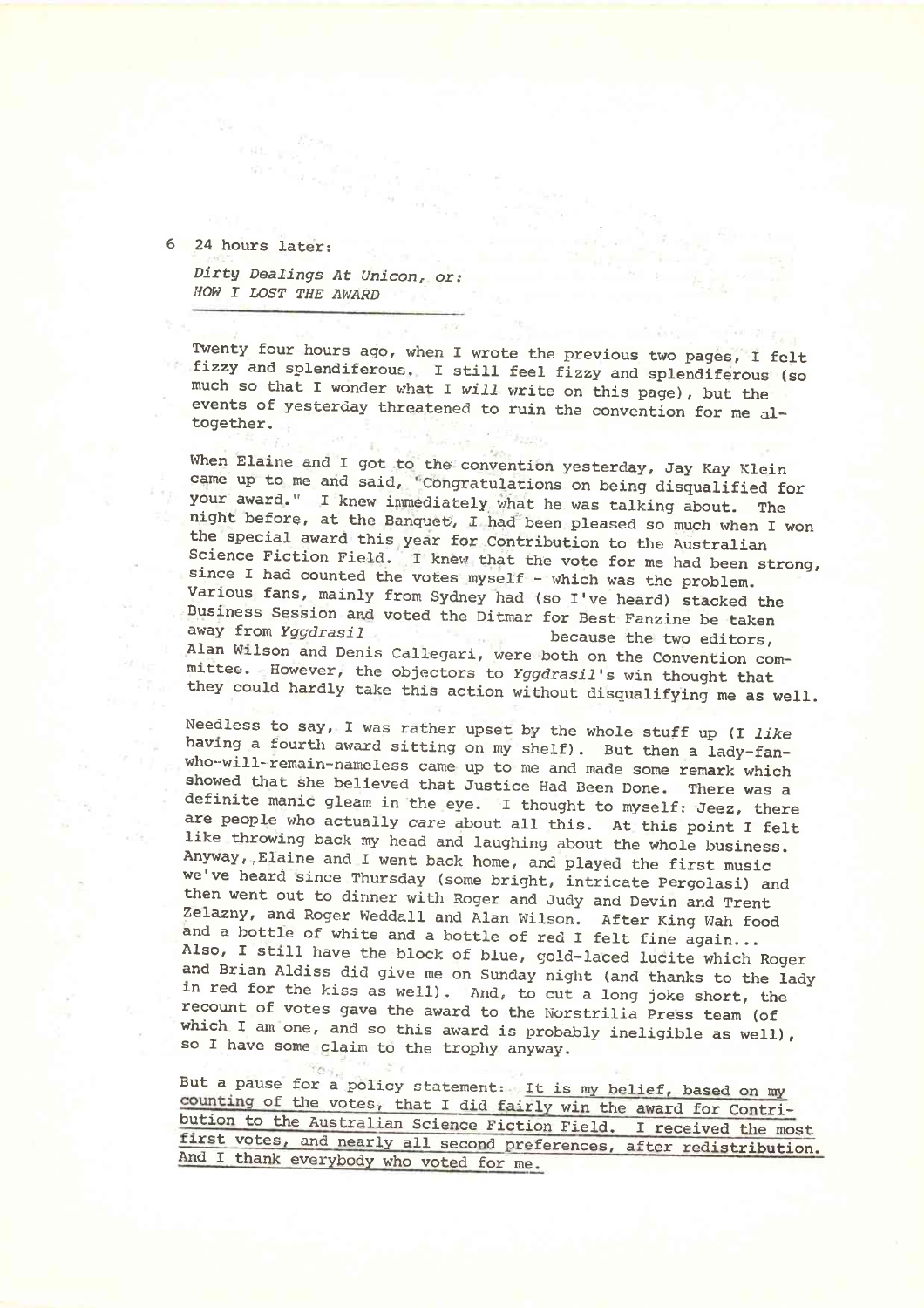Now I've made my policy statement, I can say some of what I really think. I think that John Bangsund or John Foyster or Carey Handfield, as chief Norstrilia Press man, should have received the award. Which Norstrilia Press did.

And I can also say that *Yggdrasil* should have received its award. But having said that, I can still see why people were annoyed. I'm still annoyed at being placed in a difficult situation. Roger Weddall made me Returning Officer, but he took away most of the responsibility for making the awards. Things should have happened quite differently. I should have prepared the nomination ballot, received the nominations, and prepared the voting form. Nobody but me should have known the results until they were given out on Sunday night. (And, of course, I would not have placed myself anywhere on the ballot.) Instead, Roger and (I presume) committee members insisted on running most aspects of the ballot, except for the final count. Under these circumstances, he should have left my name off the Contributions ballot. Instead, I was embarrassed to find that, when I came to count the votes, there was my name and I had to see whether I won or not. I pointed this out to Roger, and he said, "Everything will be all right." I'm sure another politician who liked breaking the rules (GW not RW) said the same thing plenty of times.

All this is quite apart from the fact that lots of people did not receive their ballot forms. I don't know how much this matters. In 1976, I was Returning Officer. I ran things scrupulously, and everybody did get their forms and they all had plenty of time to vote. But only 30 ballots were returned. This year, despite all the kerfuffle, more than 50 ballots were returned, and interstate people affected by the postal strike and the Committee's inefficiency had time to vote on Friday. And I think that if, this year, I had been a proper Returning Officer, and had run the whole ballot scrupulously and had sent out both forms in time, that *Yggdrasil* would still have won. Okay, most of the *Yggdrasil* votes must have come from MUSFA members. But quite a few votes must have come from other people as well. And MUSFA people care about their magazine and their members, while most other fans don't give a stuff about what wins (even if they will take some trouble to take awards from true winners).

7 Enough gripes and disgruntlings. Congratulations to Cherry Wilder for her win for Best Australian Novel. (With the proviso that the award would have gone differently according to my count of the votes.) :: Congratulations to Frank Payne for the win for 'Albert's Bellyful". Again, a proviso. Of course, most of the votes for this story come from MUSFA members, because the story appeared in *Yggdrasil.* But that block vote was unanimous, and other people must have supported the story as well. I'll try to find some way to get it into general circulation as soon as I've sorted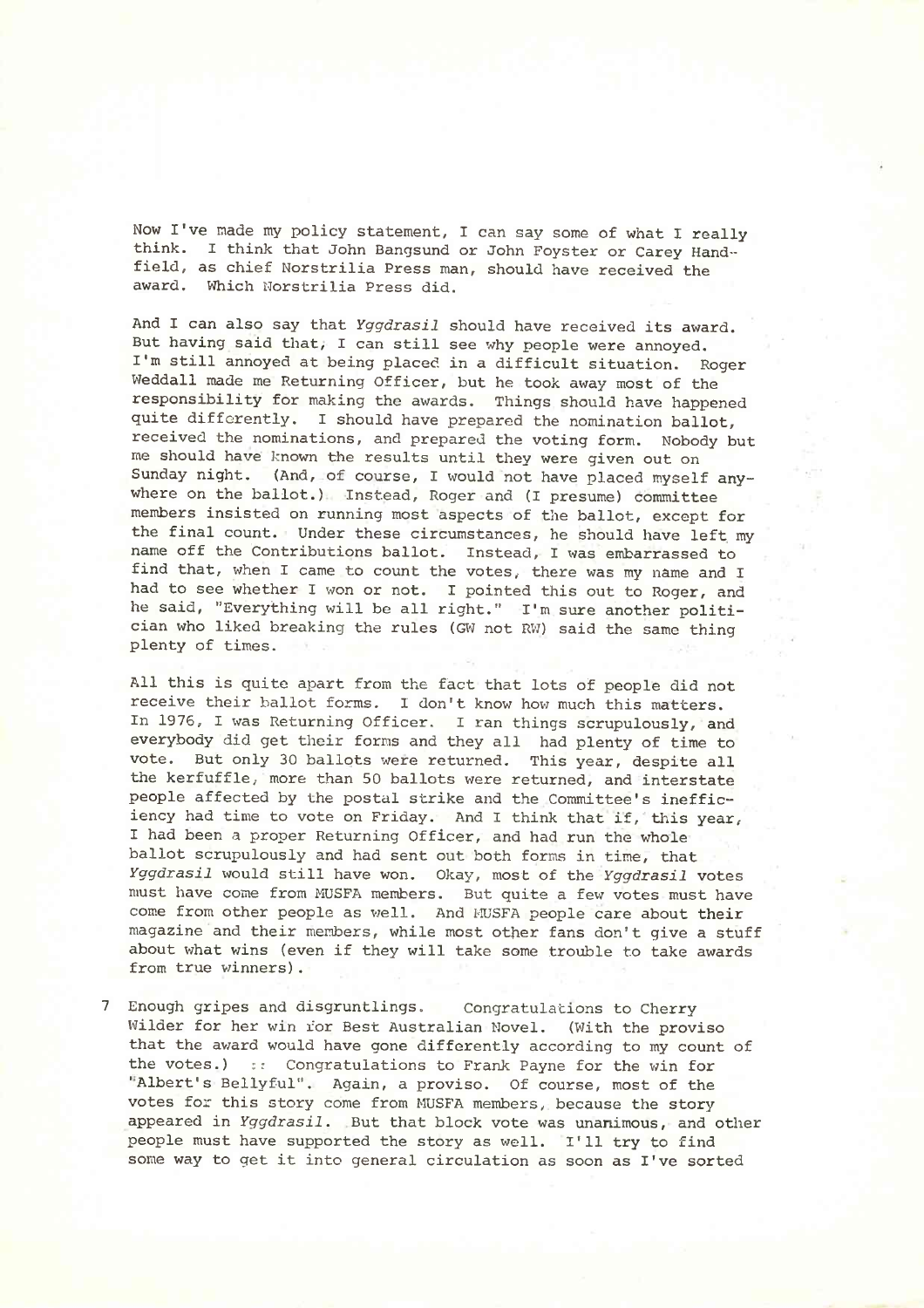out problems of getting *SFC* viable again. (I think I'd trade all the awards I've got for 300/subscriptions - about as many as I need so that *SFC* can be self-supporting.) :: I don't think *The Silmarillion* should have appeared on the ballot form, but I notice that nobody but me is disputing that award. <sup>I</sup> think *Our Lady of Darkness/The Pale Brown Thing* is the best s f novel for years - but again, is it s f? :: *SFC* did get a decided pat on the back, with two of the Atheling winners (Andrew Whitmore's Compton article, 1st, and George's Silverberg article, 3rd). My own prejudice is towards George's article. To me, it is George's best article ever - a remarkably perceptive account of one author's total achievement. But, as somebody said to me, who will praise the article if he or she believes all that perception had been wasted on an unworthy object? And Don Ashby's Terra Australis awards went to Good People - it's about time Robin and Kitty were awarded something like these.

Having said all that: If the national convention had, this year, cut out awards instead of multiplying them, and if they had made one award for Australian SF Achievement, that award should have gone to *The Weeping Sky,* by Lee Harding.

- 8 Apologies to Roger Weddall, etc, Dept.: After the previous two pages, Roger will think that I've been as nasty to him as have some other people. All I'm really accusing Roger of doing is appearing to break the rules as well as actually breaking them. Rules usually need to be broken so that the right results will be achieved. But you need to cover your tracks just a bit. Roger kept saying to me that certain procedures did not matter, but they did. Ho hum. It was a great convention and a remarkable success. And I'm intensely glad that I had no more to do with the running of it than I did. I hope you recover from Unicon IV, Roger.
- 9 Roger Zelazny is a person I like as much as I like Aldiss, but I did find myself siding with Aldiss' literary opinions during the Convention. I was glad to hear him defending literary criticism as a tool of the writer. It's fairly plain to see which writers in science fiction have no acquaintance with criticism at all. (That doesn't include Roger Zelazny, who mainly agreed, when pressed, with Brian's position.) A good literary critic defends, or is informed by, high values. It seems to me that most s f writers have low or no literary values. They walk snuffling along the ground. Critics have their heads in the air, it's true, but they might be able to raise some writers' eyes off the ground. This is not likely to happen, since, as the questioner yesterday said, 90 per cent of litcrit is unreadable as well. I read some critics for pleasure, and I don't read critics who write badly. My favourite critic during recent years has been Edmund Wilson. I don't agree with him very often, but he writes about books in the way they should be written about. Henry James is my other great favourite.